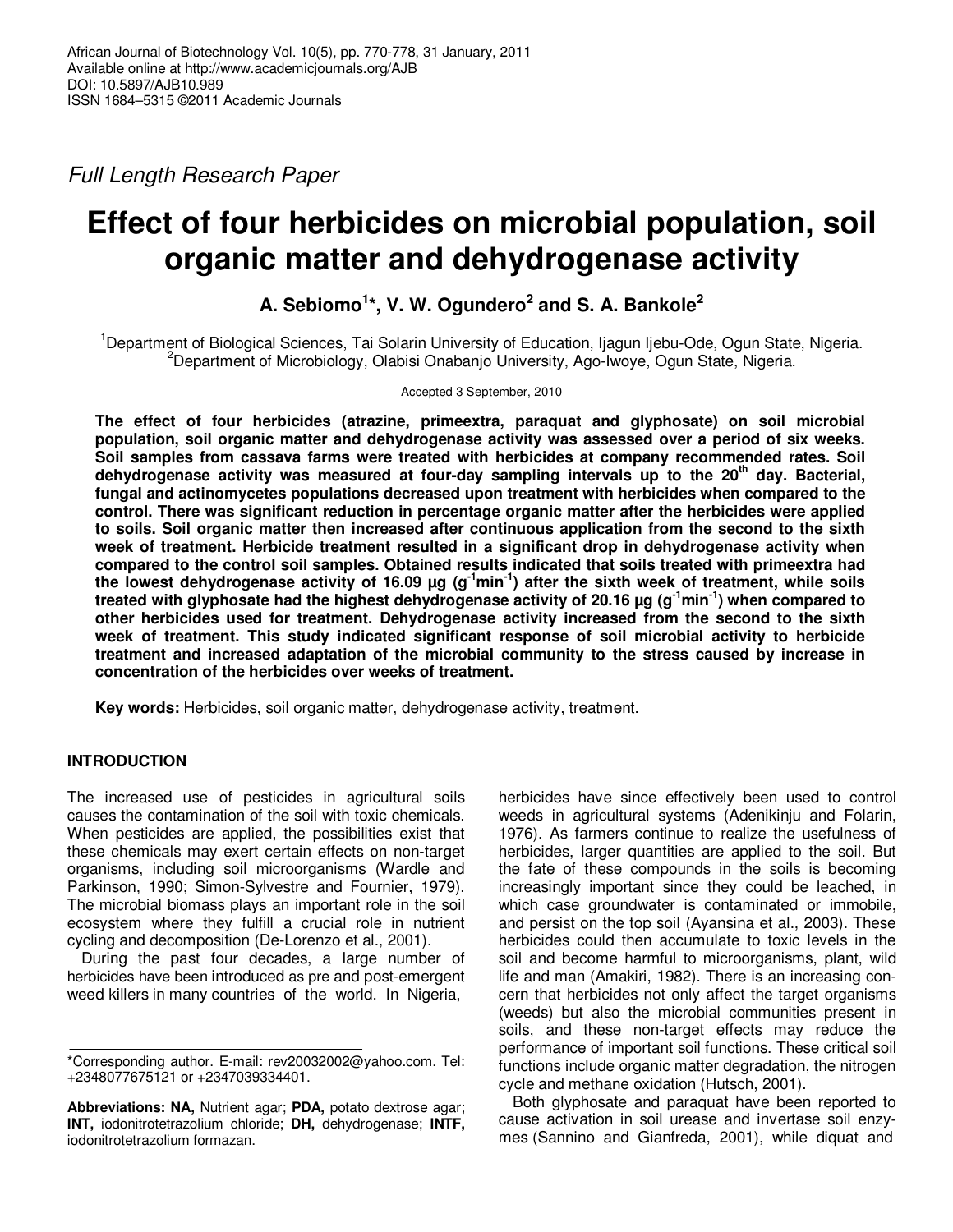paraquat increased fungal populations (Mewatankarn and Sivasithamparam, 1987). A degradative microbial population that has adapted to the introduced compounds may exist in many contaminated locations, therefore, it is necessary to search for various microorganisms which would be able to reduce water or soil pollution.

All the transformations of nutrients occurring in soil are stimulated by the enzymes that condition their conversion into forms available to plants and microorganisms. Enzymes are frequently referred to as markers of soil environment purity (Aon and Colaneri, 2001). Microbial activity measurements appear as good indicators of the degree of pollution of contaminated soils (Nordgren et al., 1988; Aoyama and Nagumo, 1995; Insam et al., 1996; Kuperman and Margret, 1997). Dehydrogenase is thought to be an indicator of overall microbial activity, because it occurs intercellularlly in all living microbial cells and is linked with microbial oxydoreduction processes (Quilchano and Maranon, 2002; Stepniewska and Wolinska, 2005). It is a specific kind of enzyme which plays significant role in the biological oxidation of soil organic matter by transferring protons and electrons from substrates to acceptors. Soil dehydrogenase activity is considered to be a valuable parameter for assessing the side effects of herbicides treatments on the soil microbial biomass.

This study was designed to investigate the effect of four types of herbicides on microbial population, soil organic matter and soil microbial activity, using soil dehydrogenase as an indicator of soil microbial activity.

#### **MATERIALS AND METHODS**

#### **Soil sampling**

Top soil (up to 5 cm depth) samples were collected from cassava farm in Ijebu-Ode (Ogun State, Nigeria), with no prior pesticide treatment. The soil samples were sieved through a 2.0 mm mesh size to remove stones and plant debris.

#### **Herbicides**

The herbicides used in this study were obtained from a local agricultural dealer store in Ibadan. The herbicides used were: Atrylone 80WP, trademark of Insis Limited (atrazine); primextra, a product of Syngenta (a combination of atrazine and metolachlor); Glysate, Nantong Ji Angshan Agrochemicals (glyphosate); and Gramoxone, a product of Syngenta (paraquat).

#### **Soil treatments**

The treatments were carried out for a period of 6 weeks at company recommended rates of 4l/h (at 350 ml in 15 L sprayer) for paraquat, glyphosate and primeextra, while recommended rate of 3 kg/h (atrazine powder) was used for atrazine treatment (soil treatments were carried out in triplicates).

#### **Microbial enumeration**

Nutrient agar (NA) was used for the enumeration of total hetero-

trophic bacteria by the pour plate method. Incubation was done at 30°C for 24 - 48h. Potato dextrose agar (PDA) was used for enumeration and isolation of fungi. Incubation was at 25°C for 48 h. Bacterial and actinomycetes isolates were characterized based on cultural characteristics, staining reactions and biochemical reactions. Identification was thereafter made with reference to Bergey's manual of systemic bacteriology (1984). Starch Casein Agar was used for the enumeration of total actinomycetes counts. Fungal isolates were characterized as described by Barnett and Hunter (1972).

#### **Determination of organic matter in soil**

The percentage organic matter was determined by the method described by FAO (1974). Soil samples were collected and ground to pass through 0.5 mm sieve. One gram of each soil sample was weighed into 250 ml Erlenmeyer flasks and 10 ml of  $K_2Cr_2O_7$ solution was dissolved into each flask and swirled gently to disperse soil. Twenty milliliters of concentrated H<sub>2</sub>SO<sub>4</sub> was rapidly added using automatic pipette and swirled gently until the soil and reagents were mixed, then the mixture was swirled more vigorously for one minute, the flasks were then rotated and allowed to stand in a sheet of asbestos for about 30 min. One hundred milliliters of distilled water was added to each flask, then 3 - 4 drops of indicator (ferroin) was added and filterated with 0.5 N ferrous sulphate solution to the end point, from greenish or dark green to red (maroon colour) and in reflected light against a white background. The organic matter was calculated according to the following formula:

(me  $K_2SO_4$  – me FeSO<sub>4</sub>) x 0.003 x 100 x  $f$  x1.729 % Organic matter =

Weight of air-dried soil

Where, correlation factor " $f'' = 1.33$ , me = normality of solution  $\times$ milliliter of solution used and 1.729 = conversion.

#### **Soil dehydrogenase activity**

Soil microbial activity was estimated by soil dehydrogenase activity (DH). Soil DH-activity was measured at four-day sampling intervals up to the 20th day. Measurements were made according to the iodonitrotetrazolium chloride (INT) method (von Merci and Schinner, 1991). Sub samples of 5 g (air-dried basis) were weighed into test tubes and mixed with a 10 ml aqueous solution of INT (10 mgl<sup>-1</sup>). Test tubes were sealed and incubated in the dark at 40  $\pm$  0.5 $\degree$ C for 2 h and slightly shaken. Developed iodonitrotetrazolium formazan (INTF) was extracted by keeping the test tubes in the dark for 1 h, shaking vigorously every 20 min and finally, filtering the solution. Soil moisture content was maintained at 60% water holding capacity by weighing and correcting for any weight loss, using sterile ultra pure water. The INTF was measured spectrophotometrically at 464 nm, after extraction with 10 ml of N, Ndimethylformamide/ethanol solution. Soil DH-activity and all soil treatments were done in triplicates. Dehydrogenase activity was determined using the following equation:

$$
A = \frac{C_{\text{r}}N10^{6}W}{M_{\text{r}}m}
$$

Where,  $A =$  Soil dehydrogenase activity,  $C_f =$  concentration of iodonitrotetrazolium formazan (mg ml<sup>-1</sup>),  $V =$  volume of added solutions,  $M_f$  = molar mass of INTF, m = soil mass, W = dampness coefficient and  $t = time$ .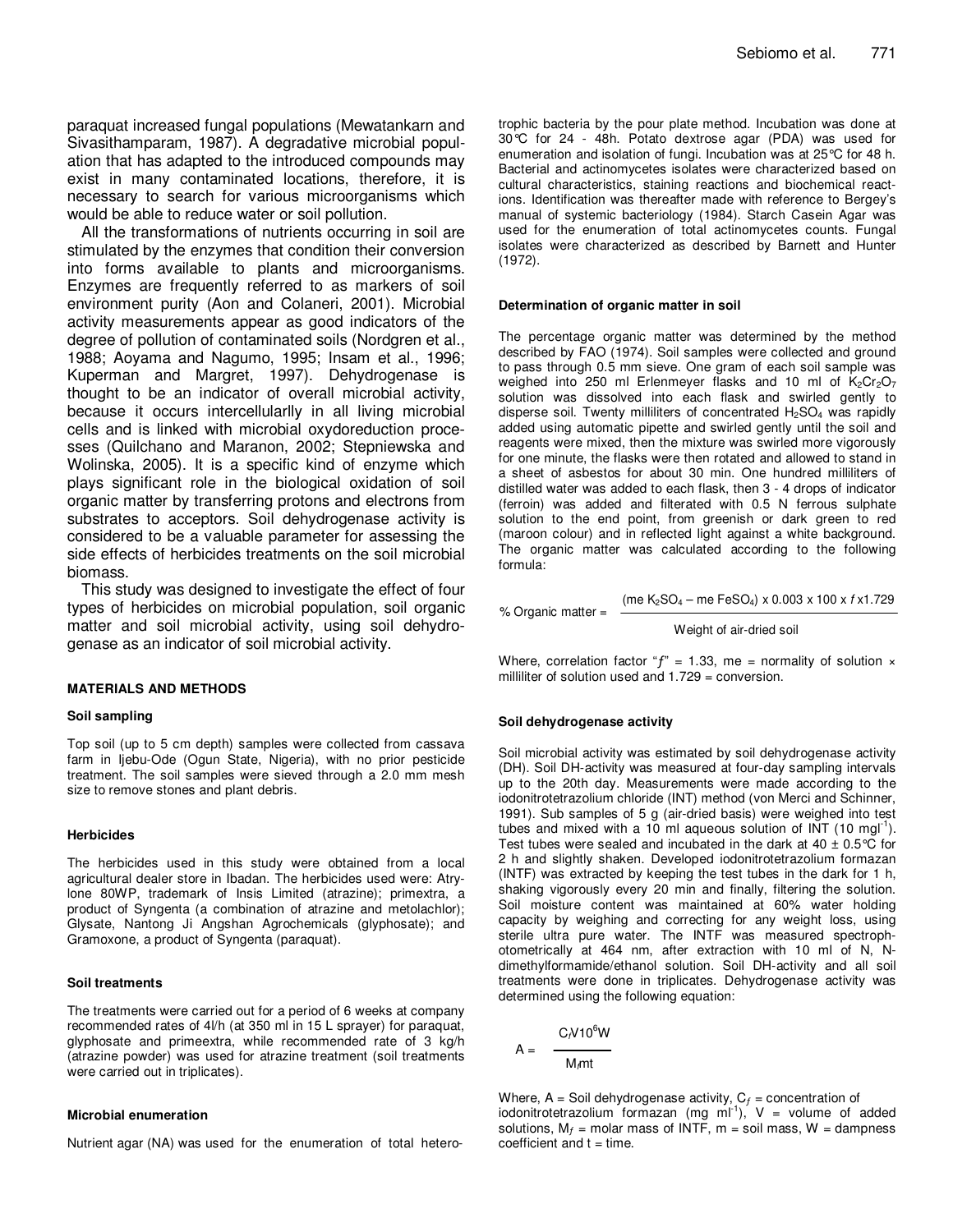|  |  |                              | Table 1. Effect of herbicide treatment on |  |
|--|--|------------------------------|-------------------------------------------|--|
|  |  | actinomycetes count (ANOVA). |                                           |  |

| <b>Factors</b>                 | P-value |
|--------------------------------|---------|
| Herbicide treatment            | 0.201   |
| Weeks of herbicide treatment   | 0.007   |
| Herbicide × weeks of treatment | 0.354   |

**Table 2.** Effect of herbicide treatment on bacterial count (ANOVA).

| <b>Factors</b>                 | P-value |
|--------------------------------|---------|
| Herbicide treatment            | < 0.001 |
| Weeks of herbicide treatment   | < 0.001 |
| Herbicide x weeks of treatment | 001 - ح |

#### **Statistical analysis**

Data generated from this study was expressed in bar charts, line graphs and subjected to analysis of variance (ANOVA) and correlation coefficient analysis.

## **RESULTS**

Presented in Table 2 is the effect of herbicide treatment on bacterial count. Herbicide treatment had high significant effect on bacterial count ( $P < 0.001$ ). The interaction between the herbicides and the weeks of herbicide treatment also resulted to high significant effect on bacterial count  $(P < 0.001)$ . The weeks of herbicide treatment followed similar trend as stated above  $(P < 0.001)$ . In Figure 1, soil bacterial populations in the cont-rol samples were found to be significantly higher than those of herbicide treated soils. The bacterial populations for all soil samples increased from 2nd to the 6th week of treatment (including control samples). After the second and fourth weeks of treatment, soils treated with glyphosate had the highest bacterial populations of 3.9 x 10<sup>4</sup> and  $5.67 \times 10^4$  cfu/g of all treated soils. The glyphosate treated soil also after the 6th week of treatment had the highest bacterial population of 5.9 x  $10<sup>4</sup>$  cfu/g, while soil samples treated with paraquat had the lowest bacterial populations of 2.63 x 10<sup>4</sup>, 3.67 x 10<sup>4</sup> and 4.57 x 10<sup>4</sup> cfu/g after the second, fourth and sixth weeks of treatment, respectively (Figure 1).

Analysis of variance results presented in Table 1 shows that only the weeks of herbicide treatment had significant effect on actinomycetes count  $(P < 0.007)$ , meanwhile herbicide treatment and the interaction between herbicide and weeks of herbicide treatment had little effect on actinomycetes population ( $P = 0.201$  and  $P = 0.354$ ). Figure 2 shows the effect of herbicide treated soils on actinomycetes populations. Similar to Figure 1, the control soil samples had the highest actinomycetes

populations of 8.53 x 10<sup>3</sup>, 5.23x10<sup>4</sup> and 8.47 x 10<sup>4</sup> cfu/g after the second, fourth and sixth weeks of treatment, respectively. Soil samples treated with primeextra had the highest actinomycetes population of 2.67 x  $10^4$  cfu/g after two weeks of treatment, while paraquat treated soils had the highest actinomycetes population of 3.93  $\times$  10<sup>4</sup> cfu/g after six weeks of treatment (Figure 2).

In Figure 3, the fungal populations fluctuated between the second and sitxh weeks, while the control samples had the highest fungal populations of 1.9 x 10<sup>4</sup> and 1.6 x  $10<sup>4</sup>$  cfu/g on the second and sixth week, respectively. The soils treated with primeextra had the highest fungal population of 1.8 x 10<sup>4</sup> cfu/g. Paraquat treated soils had the lowest fungal population of 8.7 x 10<sup>3</sup> cfu/g after six weeks of treatment. The ANOVA results presented in Table 3 followed similar trends with the bacterial counts presented in Table 2.

The herbicide treatments had significant effect on percentage organic matter of the soil ( $P < 0.001$ ) (Table 4 and Figure 4). Weeks of herbicide treatment and the interaction between herbicides and weeks of treatment had similar effect  $(P < 0.001)$  (Table 4). The percentage organic matter of the soils treated with herbicides reduced significantly when compared with the control. Soil samples treated with glyphosate had the lowest percentage organic matter contents of 1.25, 2.35 and 3.17 of all herbicide treated soils after the second, fourth and sixth week of treatment, respectively (Figure 3). Paraquat treated soils had the highest percentage organic matter contents of 4.68, 5.03 and 5.20 after the second, fourth and sixth week of treatment, respectively. Meanwhile, percentage organic matter of herbicide treated soil samples as well as those of control samples increased from the second to the sixth week of treatment. The results obtained in correlation coefficient analysis between soil organic matter and actinomycetes counts shows positive correlation (correlation coeficient value = 0.376). There was also positive correlation between soil organic matter and fungi count (correlation coeficient value  $= 0.462$ ). Meanwhile, the corrrelation coefficient analysis between soil organic matter and bacterial counts showed the strongest positive correlation (correlation  $coeficient value = 0.672$ ).

All the herbicides used for treatment in this study resulted in significant ( $P < 0.001$ ) (Table 5) reductions in soil dehydrogenase activity when compared to the control. Soils treated with primeextra had the lowest set of soil dehydrogenase activities of 9.02, 12.55 and 16.09  $\mu$ g (g<sup>-1</sup>min<sup>-1</sup>) after the second, fourth and sixth week of treatment, respectively (Figures 5, 6 and 7). Meanwhile, soils treated with glyphosate had the highest set of soil dehydrogenase activities after the second and sixth week of treatment (Figures 5 and 7) when compared to other herbicide treatments, while soils treated with atrazine had the highest dehydrogenase activity of 14.32  $\mu$ g (g<sup>-1</sup>min<sup>-1</sup>) after the fourth week of treatment. In Figure 7, after the sixth week of treatment, glyphosate treated soils had the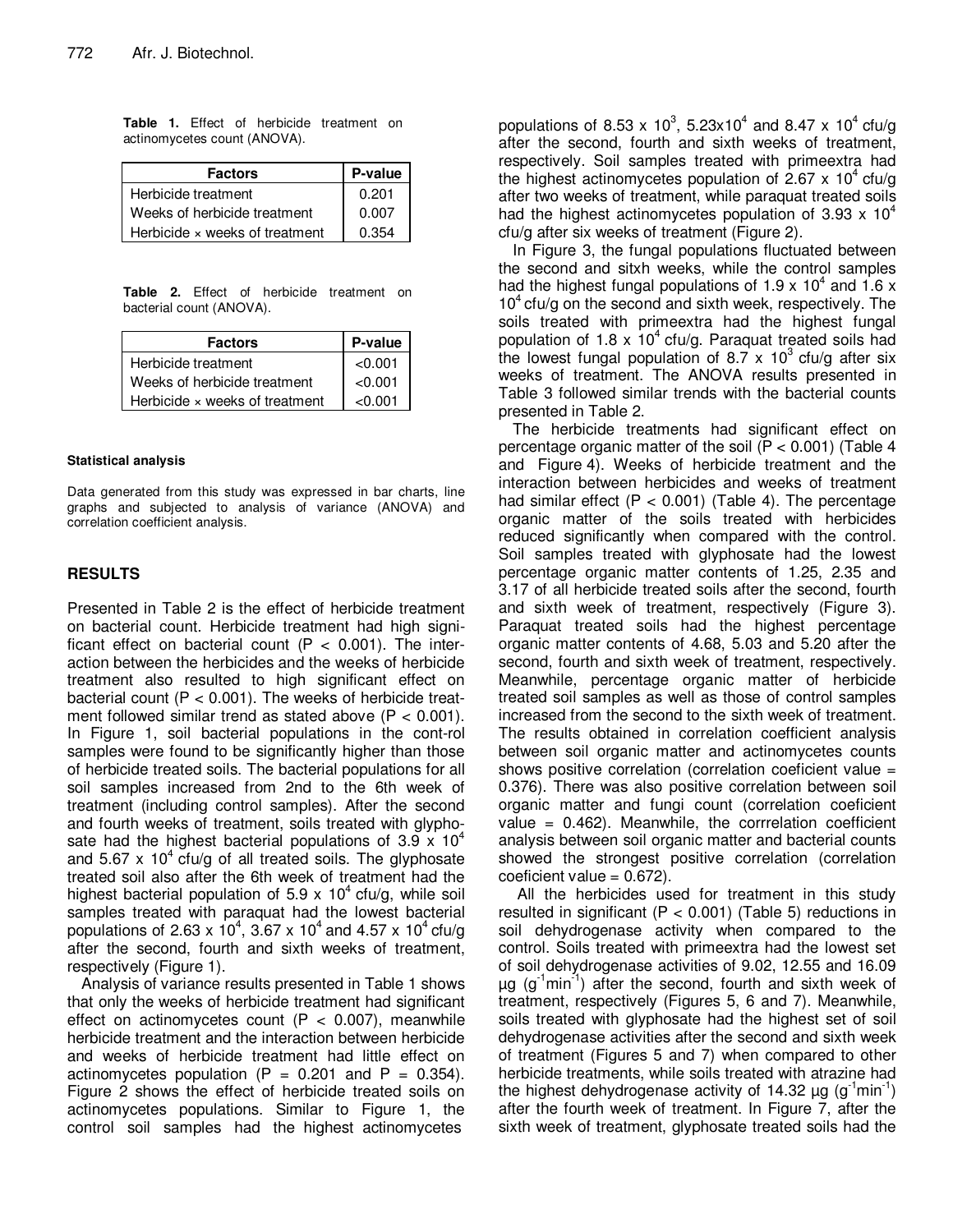

**Figure 1.** Effect of herbicides on soil bacterial populations. CON = Control; ATR = atrazine treated soil; GLS= glyphosate treated soils; GRZ = paraquat treated soils; PM = primeextra treated soils. For herbicide treatment, weeks of herbicide treatment and herbicide x week of treatment, P-value <0.001.



**Figure 2.** Effect of herbicides on actinomycetes populations. P-values for herbicide treatment, weeks of herbicide treatment and herbicide x week of treatment were 0.201, 0.007 and 0.354, respectively.

highest dehydrogenase activity of 20.16  $\mu$ g (g<sup>-1</sup>min<sup>-1</sup>), while soils treated with primeextra had the lowest dehydrogenase activity of 16.09  $\mu$ g (g<sup>-1</sup>min<sup>-1</sup>) after the sixth week of treatment when compared to other herbicide treatments. In Table 5, weeks of herbicide treatment had significant  $(P < 0.002)$  effect on soil dehydrogenase activity. All soil dehydrogenase activities increased from the second to the sixth week.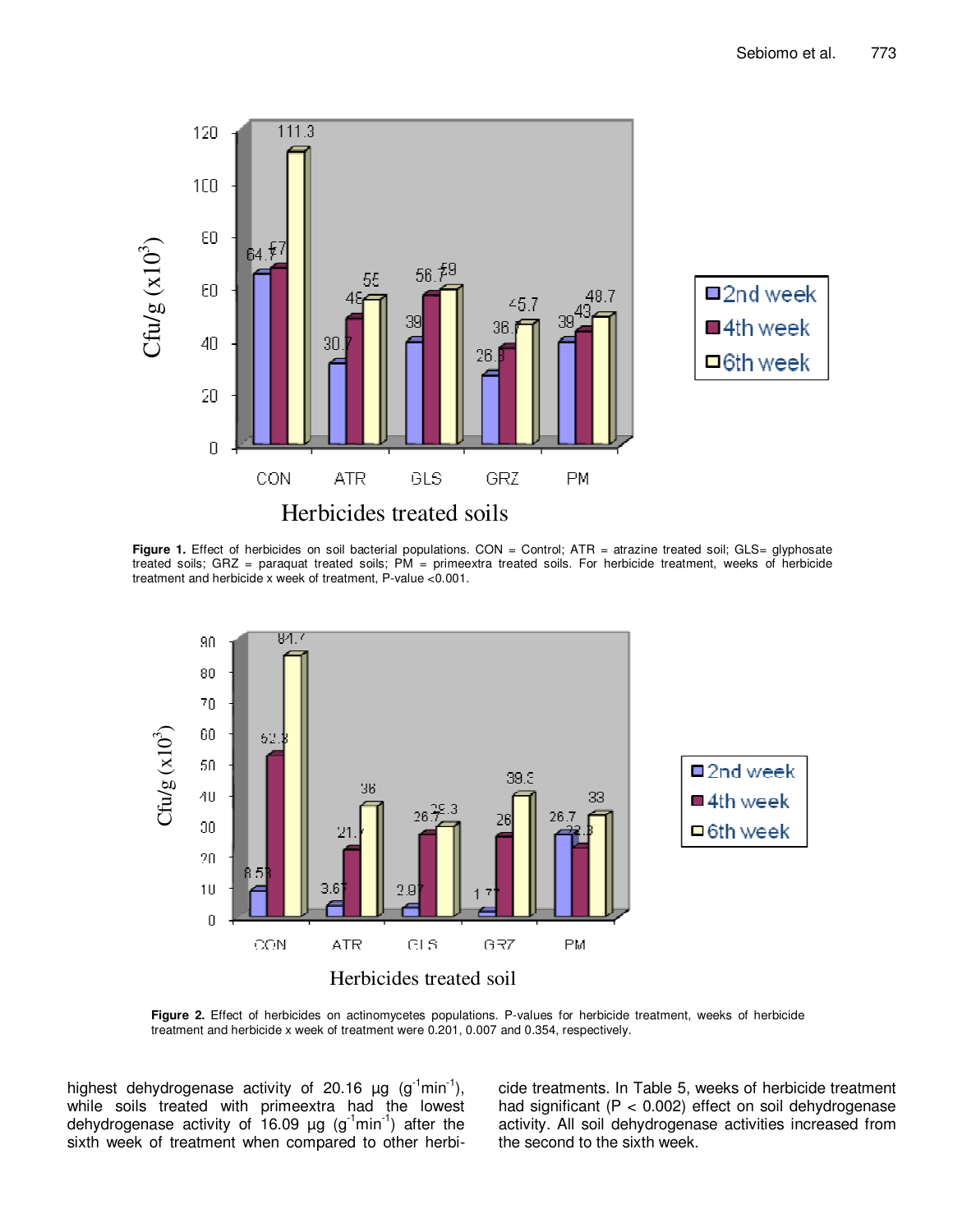

**Figure 3.** Effect of herbicides on soil fungal populations. For herbicide treatment, weeks of herbicide treatment and herbicide x week of treatment, P-value <0.001.

**Table 3.** Effect of herbicide treatment on fungal count (ANOVA).

| <b>Factors</b>                 | P-value |
|--------------------------------|---------|
| Herbicide treatment            | < 0.001 |
| Weeks of herbicide treatment   | < 0.001 |
| Herbicide x weeks of treatment | < 0.001 |

The days of incubation had significant effect (P 0.001) (Table 5) on soil dehydrogenase activities. The results in Figures 5, 6 and 7 shows that as the days of incubation increased, the soil dehydrogenase activities also increased concomitantly to the 20th day. The results of the control samples showed higher increases than those of the herbicide treated soils which dropped upon treatment with herbicides. After the 20th day of incubation, glyphosate treated soils had the highest dehydrogenase activities of 11.49 and 20.16  $\mu$ g (g<sup>-1</sup>min<sup>-1</sup>) at the second and sixth week, respectively, while prime-extra treated soils had the lowest after 20th day of incubation with values of 9.02, 12.55 and 16.09  $\mu$ g (g<sup>-1</sup>min<sup>-1</sup>) after the second, fourth and sixth week, respectively.

## **DISCUSSION**

In this study, the observed trends in microbial population were similar to observations made by Korpraditskul et al. (1988). Ayansina and Oso (2006) discovered that higher

**Table 4.** Effect of herbicide treatment on soil organic matter (ANOVA).

| <b>Factors</b>                 | P-value |
|--------------------------------|---------|
| Herbicide treatment            | < 0.001 |
| Weeks of herbicide treatment   | < 0.001 |
| Herbicide × weeks of treatment | < 0.001 |

concentrations of herbicides treatments resulted in much lower microbial counts when compared to soils treated with recommended doses. Experiments have shown that microbes may use herbicides as a source of carbon (Radosevich et al., 1995). This may consequently explain the increase in microbial populations obtained in this study from the second to the sixth week of application of the herbicides. Some studies report increased populations of actinomycetes and fungi after treatment with glyphosate (Araujo et al., 2003), increased soil microbial biomass (Hanley et al., 2002) or no long-term change in microbial populations (Busse et al., 2001)

There was significant reduction in percentage organic matter after the herbicides were applied to soils, although organic matter increased after continuous application from the second to the sixth week of treatment. Ayansina and Oso (2006) reported that soil treatment with atrazine resulted in significant changes in percentage organic matter measurements. Ali (1990) had shown that the fate of pesticides in soils is greatly affected by the presence of organic matter in the soil by aiding their disappearance.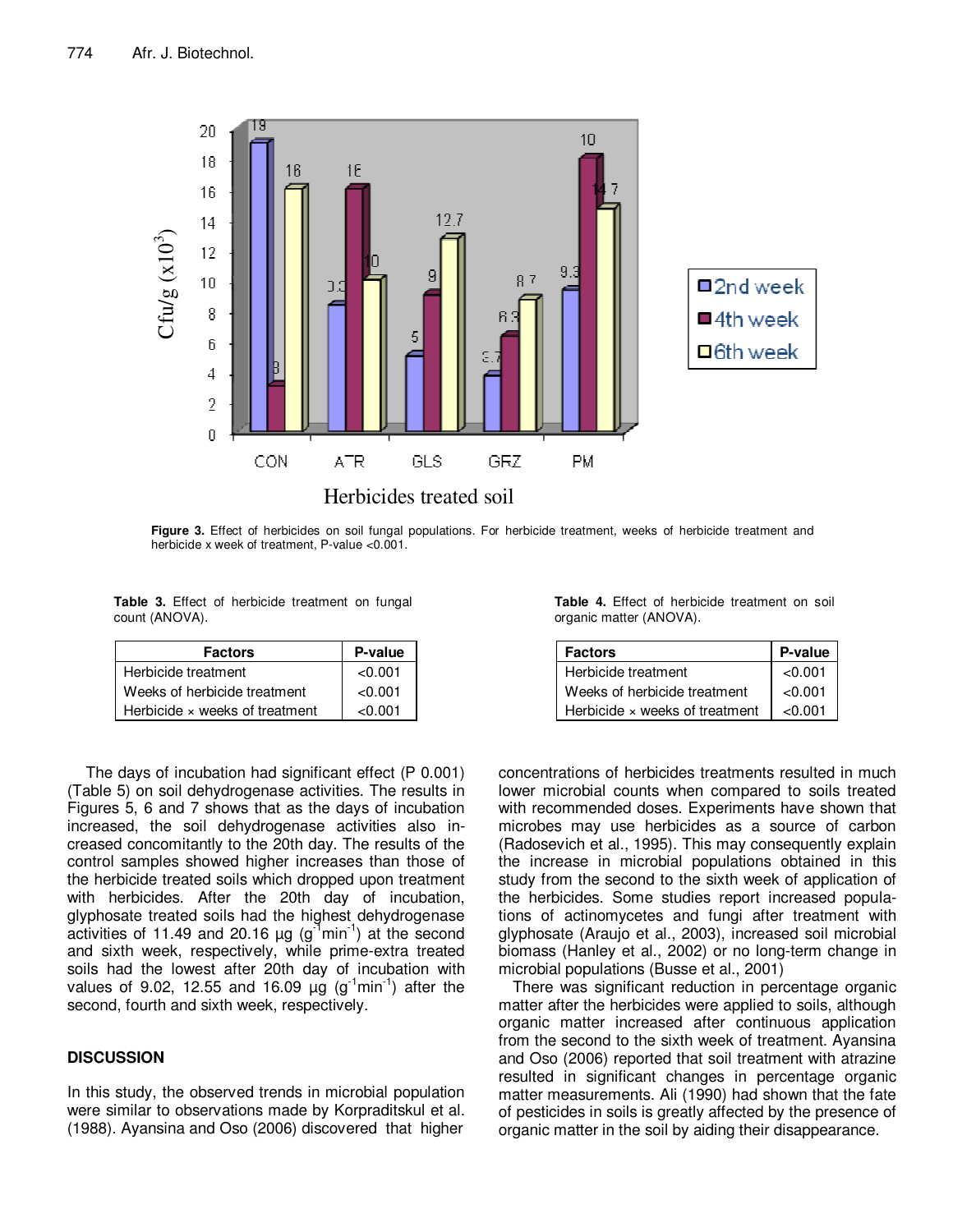

Figure 4. Percentage organic matter content of soil samples. For herbicide treatment, weeks of herbicide treatment and herbicide x week of treatment, P-value <0.001.

**Table 5.** Effect of herbicide treatment on soil dehydrogenase activity (ANOVA).

| <b>Factors</b>               | P-value |  |
|------------------------------|---------|--|
| Herbicide treatment          | < 0.001 |  |
| Weeks of herbicide treatment | < 0.002 |  |
| Days of incubation           | < 0.001 |  |

The application of herbicides to the soils led to a significant drop in dehydrogenase activity with respect to untreated control soil samples. Obtained results indicated that soils treated with primeextra had the lowest dehydrogenase activity, while soils treated with glyphosate had the highest dehydrogenase activity when compared to other herbicides used in this study. In literature, opposite effects on several soil enzymes are reported (Gianfreda et al., 1994, 2005; Quilchano and Maranon 2002). Glyphosate was found to inhibit dehydrogenase activities in sandy loam soil (Dzantor and Felsot, 1991). No effects on soil dehydrogenase activity were detected by Lethbridge et al. (1981) and Nakamura et al. (1990). Reduced enzymatic activities were also found by Perucci and Scarponi (1990) and Dzantor and Felsot (1991) in studies on the interference of atrazine with phosphatase,

dehydrogenase and esterase activity of soil.

In this study, dehydrogenase activity increased from the second to the sixth week of treatment. This might be due to increase in microbial populations with the capability of utilizing the herbicides as carbon source. Under laboratory conditions, a normal dose of glyphosate inhibited dehydrogenase activity by 5 - 10% (3 weeks after herbicide application) (Nada and Mitar, 2002). A tenfold dose of glyphosate affected negatively, the activity of this oxide-reducing enzyme by 5% (11 weeks after herbicide application) (Schuster and Schroder, 1990).

Dehydrogenase activity increased from the 4th to the 20th day of incubation in the present study. Moreno et al. (2007) reported that an increase in metabolic activity with atrazine concentration and with incubation time can be deduced from their work. Similar results were presented by Rossel et al. (1997).

This study has shown that there exists positive correlation between microbial population and soil organic matter and that the variation in soil microbial activity represents the capacity of microorganisms to respond to inputs of herbicides. Microbial activity increased as an adaptation to the stress caused by increase in concentration of the herbicides over weeks of treatment. The results obtained demonstrate a potential capacity for adaptation of the microorganisms in soils when large amounts of herbicides are added. Dehydrogenase activity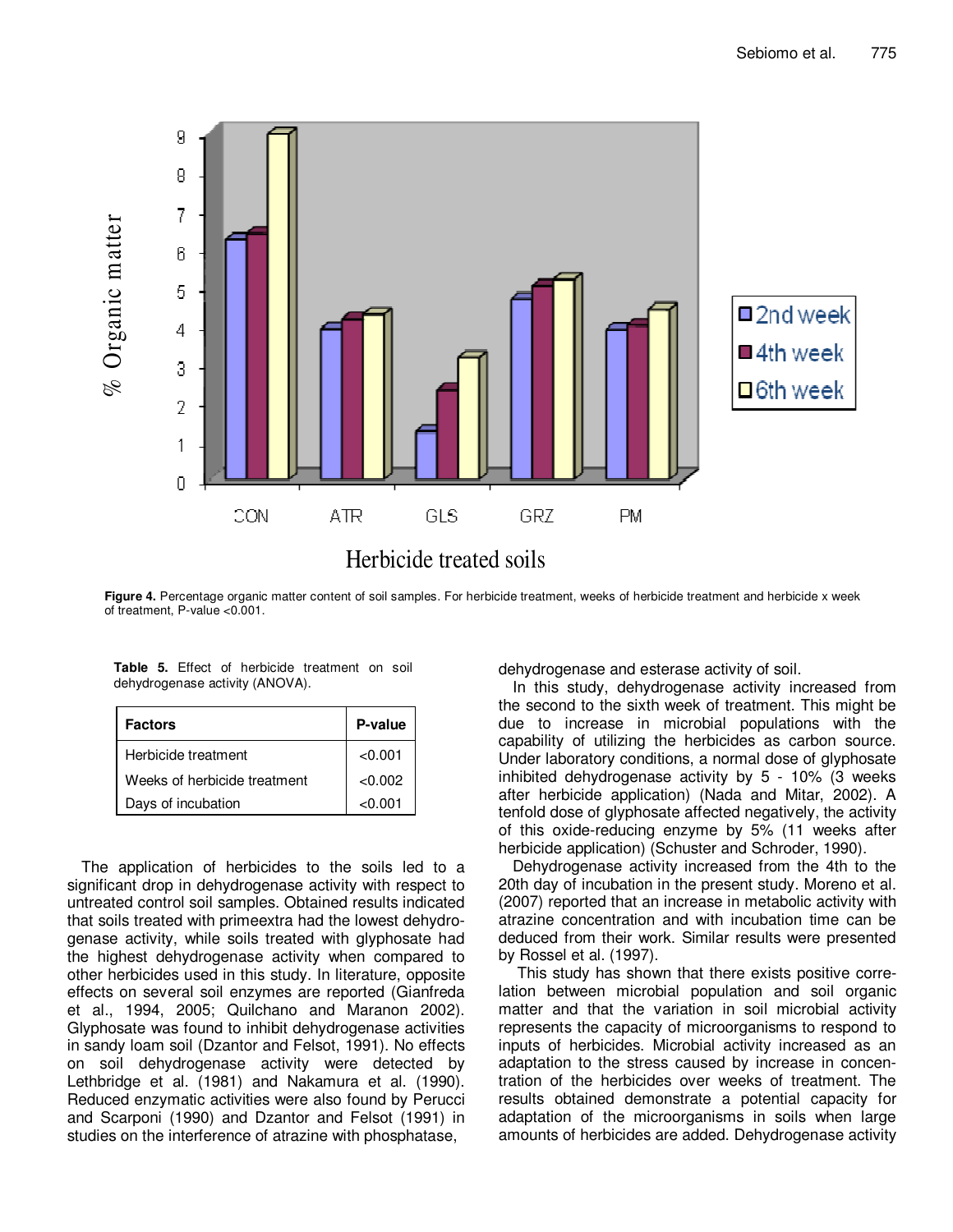

Figure 5. Effect of herbicide treatment on soil dehydrogenase activity after two weeks of treatment. For herbicide treatment, weeks of herbicide treatment and days of incubation, P-value <0.001, 0.002 and 0.001, respectively.



Figure 6. Effect of herbicide treatment on soil dehydrogenase activity after four weeks of treatment. For herbicide treatment, weeks of herbicide treatment and days of incubation, P-value <0.001, 0.002 and 0.001, respectively.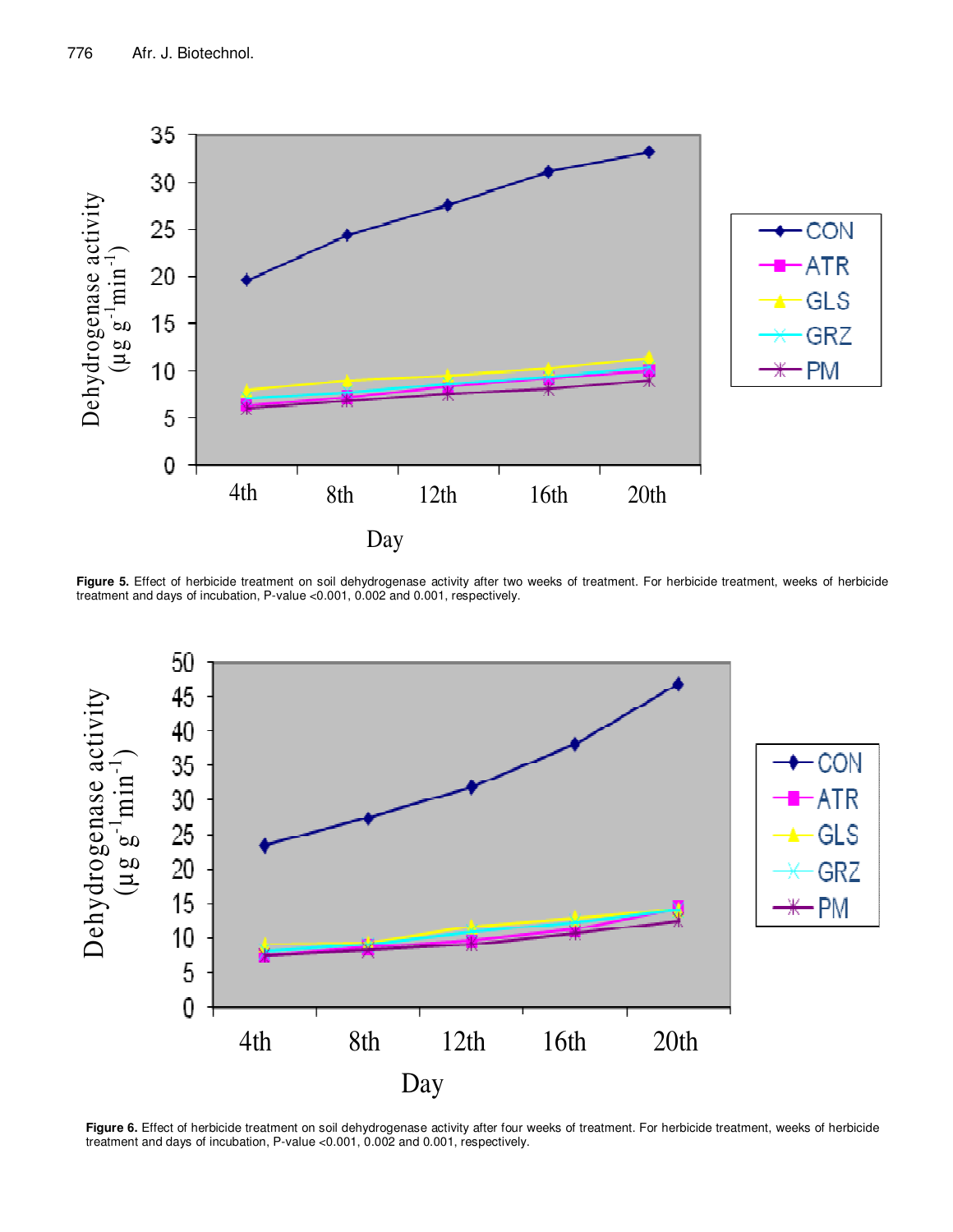

**Figure 7.** Effect of herbicide treatment on soil dehydrogenase activity after six weeks of treatment. For herbicide treatment, weeks of herbicide treatment and days of incubation, P-value <0.001, 0.002 and 0.001, respectively.

is a sensitive bioindicator of the microbial activity response to herbicide inputs.

#### **REFERENCES**

- Adenikinju SA, Folarin JO (1976). Weed control in coffee in Nigeria with gramozone prod. Sixth annual Conf. Weed sci. Six Nigeria. pp.1-8
- Ali RA (1990). The behaviour and interaction of Pesticides with soil clays in salt affected soils and its effects on the ions availability to Monocotyledons and Dicotyledon Plants. J. Agric. Res. 14: 1991- 2003.
- Amakiri MA (1982). Microbial Degradation of soil applied herbicides. Nig. J. Microb. 2: 17-21.
- Aon MA, Colaneri AC (2001). Temporal and spatial evolution of enzymatic Activities and physic-chemical properties in an agricultural soil. Appl. Soil Ecol. 18: p. 255.
- Aoyama M, Nagumo T (1995). Factors affecting microbial biomass and dehydrogenase activity in apple orchard soils with heavy metal accumulation. Soil Sci. Plant Nutr. 42: 821-831.
- Araujo ASF, Moniteiro RTR, Abarkeli RB (2003). Effect of glyphosate on the Microbial activity of two brazillian soils. Chemosphere, 52: 799- 804.
- Ayansina ADV, Ogunshe AAO, Fagade OE (2003). Environment impact Assessment and microbiologist: An overview. Proc. Of  $11<sup>th</sup>$  annual national conf. of Environment and Behaviour Association of Nig. (EBAN), pp. 26-27.
- Ayansina ADV, Oso BA (2006). Effect of two commonly used herbicides on soil micro flora at two different concentrations. Afr. J. Biotechnol. 5(2): 129-132.
- Busse MD, Ratcliffe AW, Shestak CJ, Powers RF (2001). Glyphosate toxicity and the effects of long term control on soil microbial communities. Soil Biol. Biochem. 33: 1777-1789.
- De Lorenzo ME, Scott GI, Ross PE (2001). Toxicity of pesticides to aquatic microorganisms: a review. Environ. Toxicol. Chem. 20: 84-98.
- Dzantor EK, Felsot A (1991). Microbial response to large concentrations of herbicides in soil. Environ. Toxicol Chem. 10: 649-655.
- Gianfreda L, Rao MA, Piotrowska A, Palumbo G, Colombo C (2005). Soil enzyme activities as affected by anthropogenic alterations:

intensive agricultural practices and organic pollution. Sci. Total Environ. 341: 265-279.

- Gianfreda L, Sannino F, Ortega N, Nanninpieri P (1994). Activity of real immobilized urease in soil: effects of pesticides. Soil Biol. Biochem. 26: 777-784.
- Hanley RL, Senseman S, Hons FM (2002). Effect of Round-up Ultra on microbial activity and biomass from selected soils. J. Environ. Q. 31: 730-735.
- Hutsch BW (2001). Methane oxidation in non-flooded soils as affected by crop production. Invited paper. Eur. J. Agron. 14: 237-260.
- Insam H, Hutchinson TC, Reber HH (1996). Effects of heavy metal stress on metabolic quotient of the soil micro flora. Soil Biol. Biochem. 28: 691-694.
- Korpraditskul V, Jiwajinda S, Korpraditskul R, Wicharn S, Ratanagreetakul C (1988). Side Effects of Three Herbicides on Soil Microorganism. Kasetsart J. Nat. Sci. 22: 54-66.
- Kuperman RG, Margaret MC (1997). Soil heavy metal concentration microbial biomass and enzyme activity in a contaminated grassland ecosystem. Soil Biol. Biochem. 29: 179-190.
- Lethbridge G, Bull AT, Burns RG (1981). Effects of petsicides on 1,3-βglucanase and urease activities in soil in presence and absence of fertilizers, lime and organic materials. Pesticide Sci. 12: 147-155.
- Mewatankarn P, Sivasthamparam K (1987). Effect of certain herbicides on soil microbial populations and their influence on saprophytic growth in soil and pathogenicity of take all fungus. Biol. Fert. Soils, 5: 175-180.
- Nada A, Mitar M (2002). Effect of herbicides on microbiological properties of soil. Proceedings for Natural Sciences, Matica Srpska Novi Sad. 102: 5-21.
- Nakamura T, Mochida K, Ozon Y, Ukawa S, Sakai M, Mitsugi S (1990). Enzymological properties of three soil hydrolases and effects of several pesticides on their activities. J. Pesticide Sci. 15: 593-598.
- Nordgren A, Boath E, Soderstrom B (1988). Evaluation of soil respiration characteristic to asses heavy metal effects on soil microorganisms using glutamic acid as substrate. Soil Biol. Biochem. 20: 949-954.
- Quilchano C, Maranon T (2002). Dehydrogenase activity in Mediterranean forest Soils. Biol. Fert. Soils, 35: 102-107.
- Radosevich M, Traina SJ, Hao YI, Touvinen OH (1995). Degradation and mineralization of atrazine by a soil bacterial isolate. Appl.